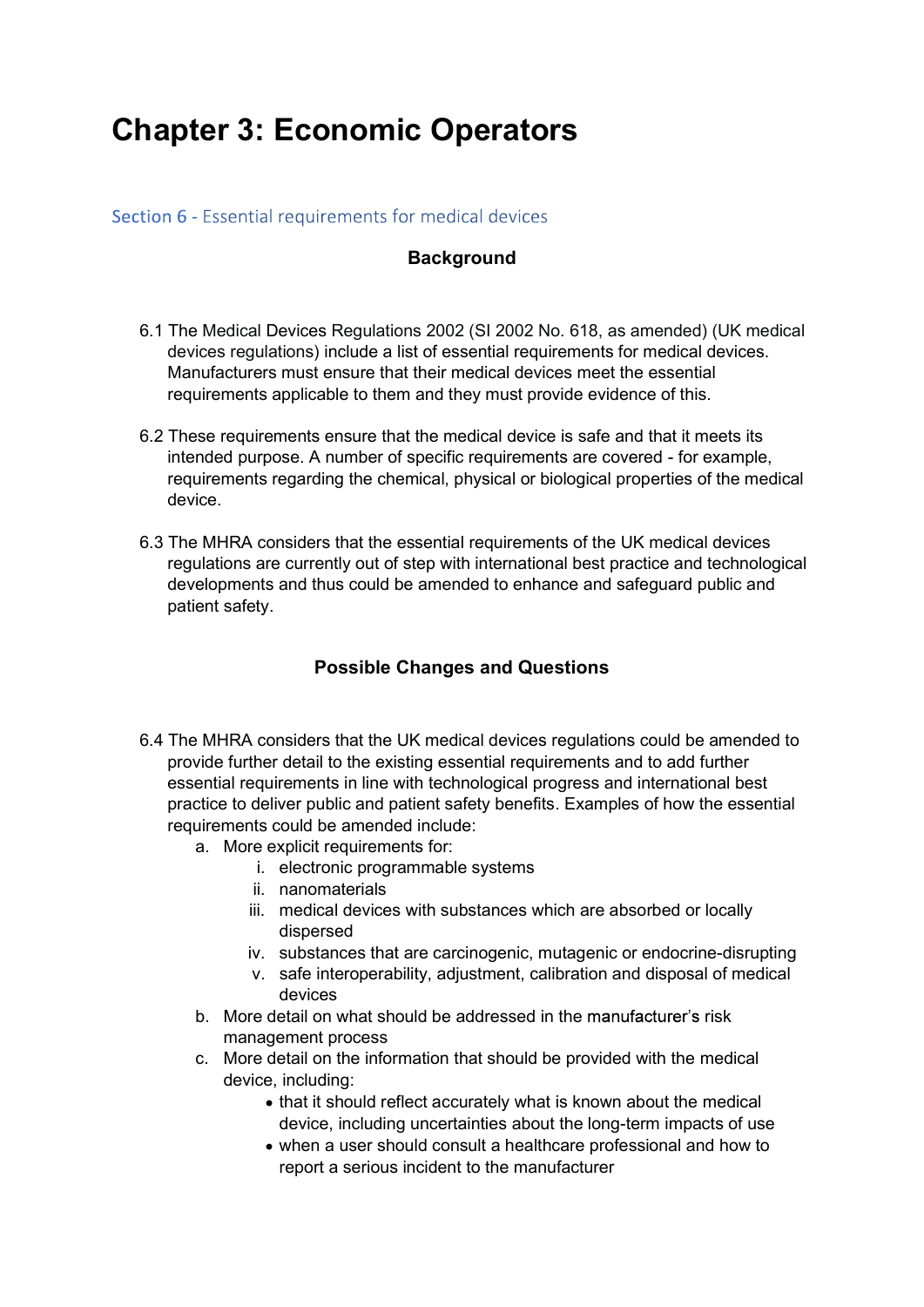a requirement to list ingredients/component parts which are known allergen/sensitisers e.g. natural rubber latex, chlorhexidine etc.

d. more detailed requirements for the medical device label - e.g. a requirement for the 'intended purpose' of the medical device to consider what a person (not limited to the end user) would think the product is to be used for when looking at the instructions for use, labelling, advertising or other marketing material.

- Q6.1 Do you think the essential requirements of the UK medical devices regulations should be amended as set out in paragraph 6.4? ( )
- Q6.2 Please outline any other amendments which should be made to the essential requirements of the UK medical devices regulations.
- Q6.3 Please provide your reasoning (including any available relevant evidence) to support your answers to questions 6.1-6.2, including any impacts on you or other stakeholder groups.

### Section 7 - Manufacturer obligation - measures for recompense

### **Background**

7.1 To help ensure that those negatively impacted by an experience with a medical device are adequately compensated where appropriate, we are considering whether manufacturers could be required to have measures in place, that are proportionate to the risk class, type of device and the size of the company, to cover any legal liability arising from adverse incidents with medical devices that they place on or supply to the UK market. For example, we could require manufacturers to hold appropriate liability insurance.

### Possible Changes and Questions

Q7.1 Do you think that the UK medical devices regulations should include a requirement for manufacturers to have measures in place (for example, sufficient financial coverage) for recompensing those impacted by adverse incidents with medical devices on the UK market? ('Yes' / 'No' / 'Don't Know/No Opinion')

Q7.2 Please set out the reasoning for your answer to question 7.1, including any expected impacts of the change on you or other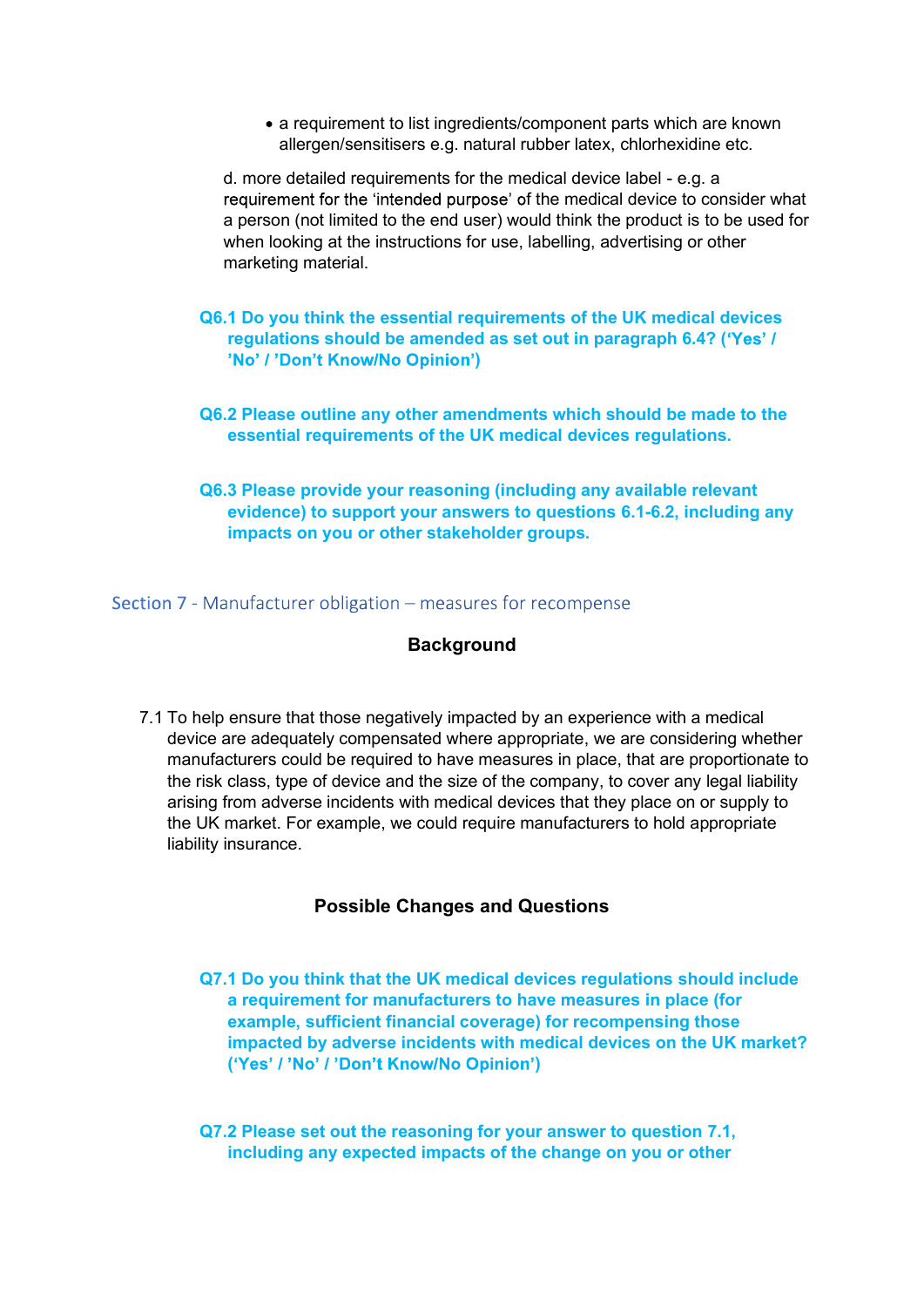### stakeholder groups and key implementation considerations.

### Section 8 - Health Institutions

### **Background**

- 8.1 Health institutions (bodies that provide care for patients and promote public health for example, an NHS hospital) which manufacture or modify general medical devices and in vitro diagnostic medical devices (including software as a medical device) for use within that health institution are not required to meet the provisions of The Medical Devices Regulations 2002 (SI 2002 No 618, as amended) (UK medical devices regulations).
- 8.2 The UK medical devices regulations could be amended to introduce requirements for medical devices manufactured and modified 'in house' by a health institution. The objective would be to more comprehensively regulate these devices in order to safeguard the health and safety of patients and the public who may come into contact with devices that are manufactured 'in house'.<br>8.3 The MHRA considers that, in addition, the UK medical devices regulations could be
- amended to specifically exempt health institutions from meeting certain regulatory requirements and to clarify which requirements must be met. Further information is provided in the paragraphs below.

### Possible Changes and Questions

- 8.4 The MHRA considers that the UK medical devices regulations could be amended to include a definition of a 'health institution' to provide clarification as to which entities the health institution exemption, described in paragraph 8.3, would apply to.
	- Q8.1 Do you think that the UK medical devices regulations should include a definition of the term 'health institution' to provide clarification as to which entities the health institution exemption would apply to? ('Yes' / )

### Q8.2 If you answered 'yes' to question 8.1, please outline what you think should be included in this definition.

8.5 The MHRA considers that the UK medical devices regulations could be amended to clarify that medical devices manufactured and modified relevant essential requirements (see Section 6) of the UK medical devices regulations, but would not need to bear the UKCA marking.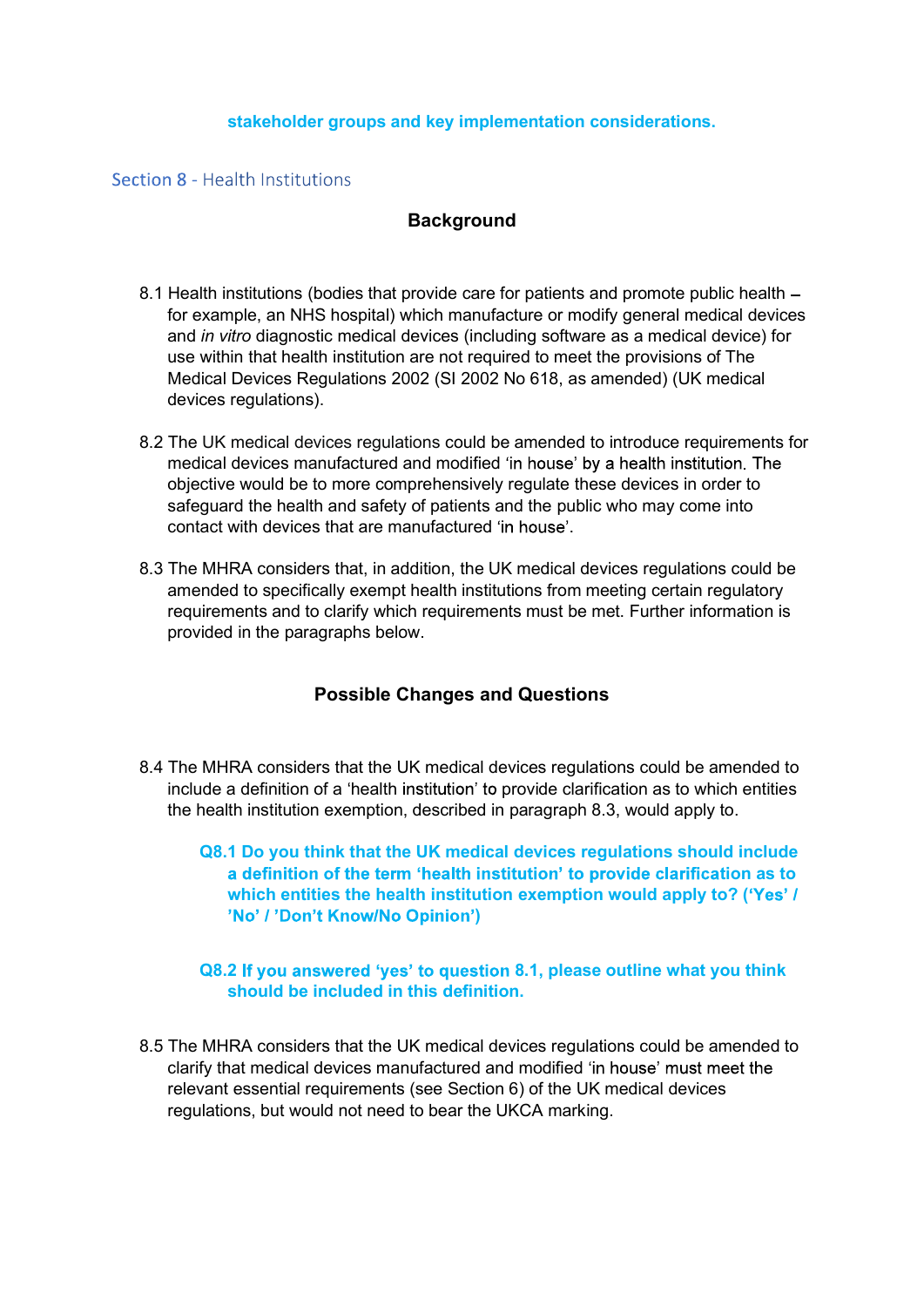Q8.3 Do you think that the UK medical devices regulations should require<br>
"in house" manufactured devices to meet the relevant essential<br>
requirements of the UK medical devices regulations? ('Yes' / 'No' /<br>
"Don't Know/No requirements of the UK medical devices requiations? ('Yes' / 'No' / 'Don't Know/No Opinion')

### Q8.4 Do you think that 'in house' manufactured devices should be exempt from UKCA marking requirements? ('Yes' / 'No' / 'Don't Know/No )

- 8.6 The MHRA considers that the UK medical devices regulations could be amended to require health institutions to meet certain requirements for 'in house' manufacturing. This could include obligations for the health institution to:
	- a. apply a suitable Quality Management System (see Section 11 for more detail)
	- b. justify why the target patient group's needs cannot be met with an equivalent medical device available on the market
	- c. draw up a publicly available declaration that their medical devices meet the relevant essential requirements of the UK medical devices regulations
	- d. keep technical information available for the MHRA, review clinical use of the medical devices and take necessary corrective actions
	- e. report certain types of incidents relating to medical devices manufactured 'in house' to the MHRA.
		- Q8.5 Do you think that health institutions should be required to meet the requirements set out in paragraph 8.6 when manufacturing or modifying medical devices 'in house'? ('Yes' / 'No' / 'Don't Know/No )

### Q8.6 Please outline any other requirements which should be introduced for health institutions carrying out 'in house' manufacturing or modification of medical devices.

8.7 The MHRA considers that the UK medical devices regulations could be amended to require health institutions to register medical devices manufactured or modified house' with the MHRA. The public declaration (see paragraph 8.6, point c) could be requested by the MHRA during the registration process. If these provisions were to be introduced, the registrations made by health institutions would appear on the MHRA's Public Access Database for Medical Device Registration, with the aim of improving transparency.

### Q8.7 Do you think that health institutions should be required to register medical devices manufactured or modified 'in house' with the MHRA? ('Yes' / 'No' / 'Don't Know/No Opinion')

8.8 The MHRA considers that the UK medical devices regulations could be amended to require health institutions to register clinical investigations / performance studies involving medical devices manufactured or modified 'in house' with the MHRA. For further questions on clinical investigations / performance studies conducted by health institutions please see Chapter 7, Section 46.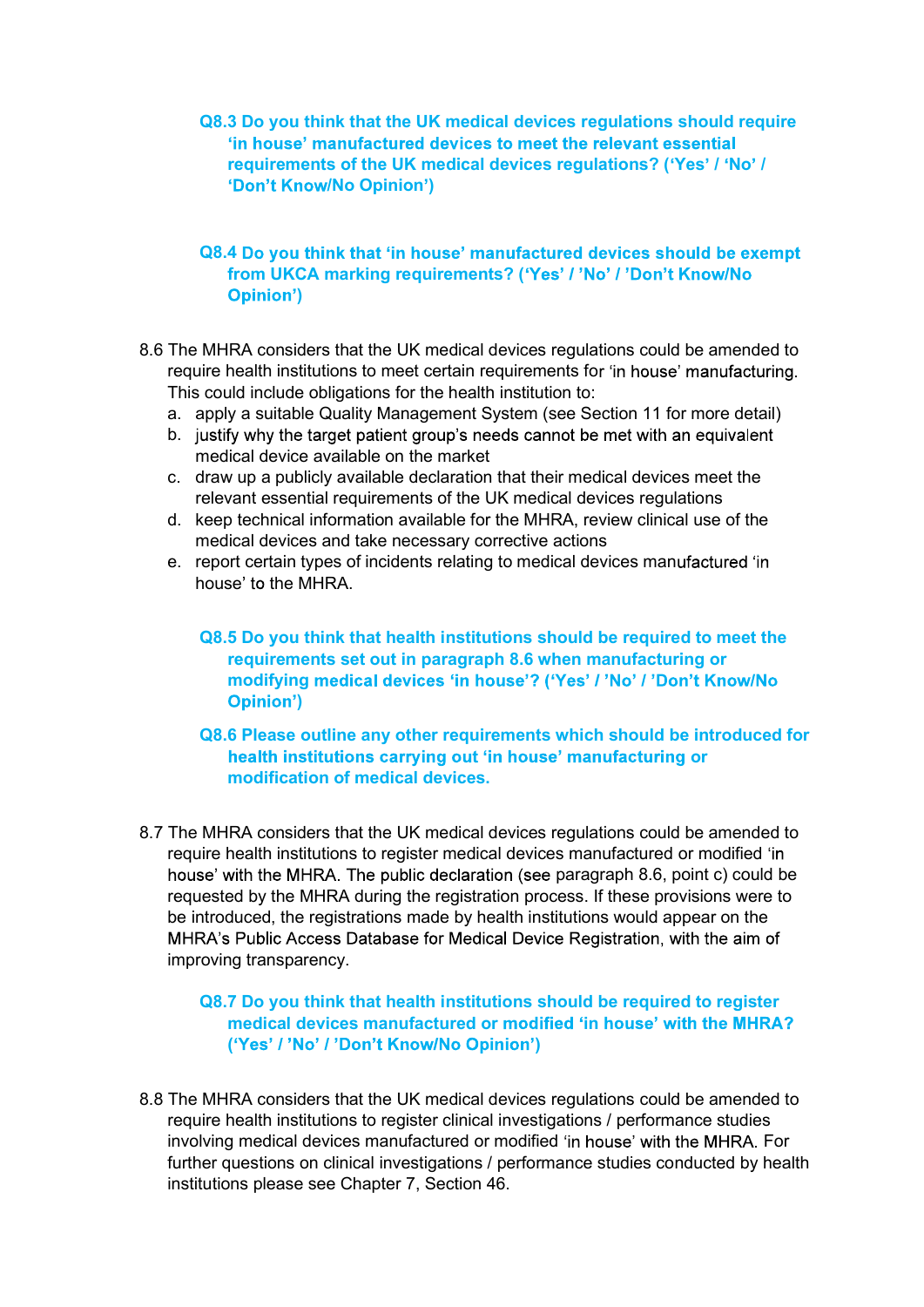### Q8.8 Do you think that health institutions should be required to register clinical investigations / performance studies with the MHRA? ( )

8.9 The MHRA considers that the UK medical devices regulations could be amended to enable the MHRA to request that the relevant health institution provides further information about the devices it has manufactured or modified 'in house', including details about the manufacturing processes. Provisions could also be introduced to require the MHRA to restrict the use of such medical devices and to inspect the activities of relevant health institutions. Q8.9 Do you think that the provisions in paragraph 8.9 should be

## introduced for health institutions? ('Yes' / 'No' / 'Don't Know/No )

- 8.10 The MHRA considers that the UK medical devices regulations could provide that the health institution exemption shall not apply to medical devices manufactured on an industrial scale and that such medical devices must meet all the relevant provisions of the UK medical devices regulations.
	- Q8.10 Do you think that medical devices manufactured on an 'industrial scale' should be excluded from the health institution exemption and required to meet all relevant provisions of the UK medical devices regulations? ('Yes' / 'No' / 'Don't Know/No Opinion')
	- Q8.11 Please provide your reasoning (including any available relevant evidence) to support your answers to questions 8.1-8.10, including any impacts on you or other stakeholder groups.
- 8.11 The MHRA considers that the UK medical devices regulations could provide that the health institution exemption shall apply to a health institution which provides routine or a specialist diagnostic service to other health institutions.
	- Q8.12 Should the 'in-house exemption' be applicable to health institutions which provide routine or specialist diagnostic services to other health institutions (e.g. the Supra regional assay service) or another body?
	- Q8.13 If you have answered 'yes' to question 8.12, please outline any circumstances in which the exemption should not apply (e.g. if the services are provided for commercial / profitable purposes or to private patients or providers outside its intrinsic health function)?
	- Q8.14 Please provide your reasoning (including any available relevant evidence) to support your answers to questions 8.12-8.13, including any impacts on you or other stakeholder groups.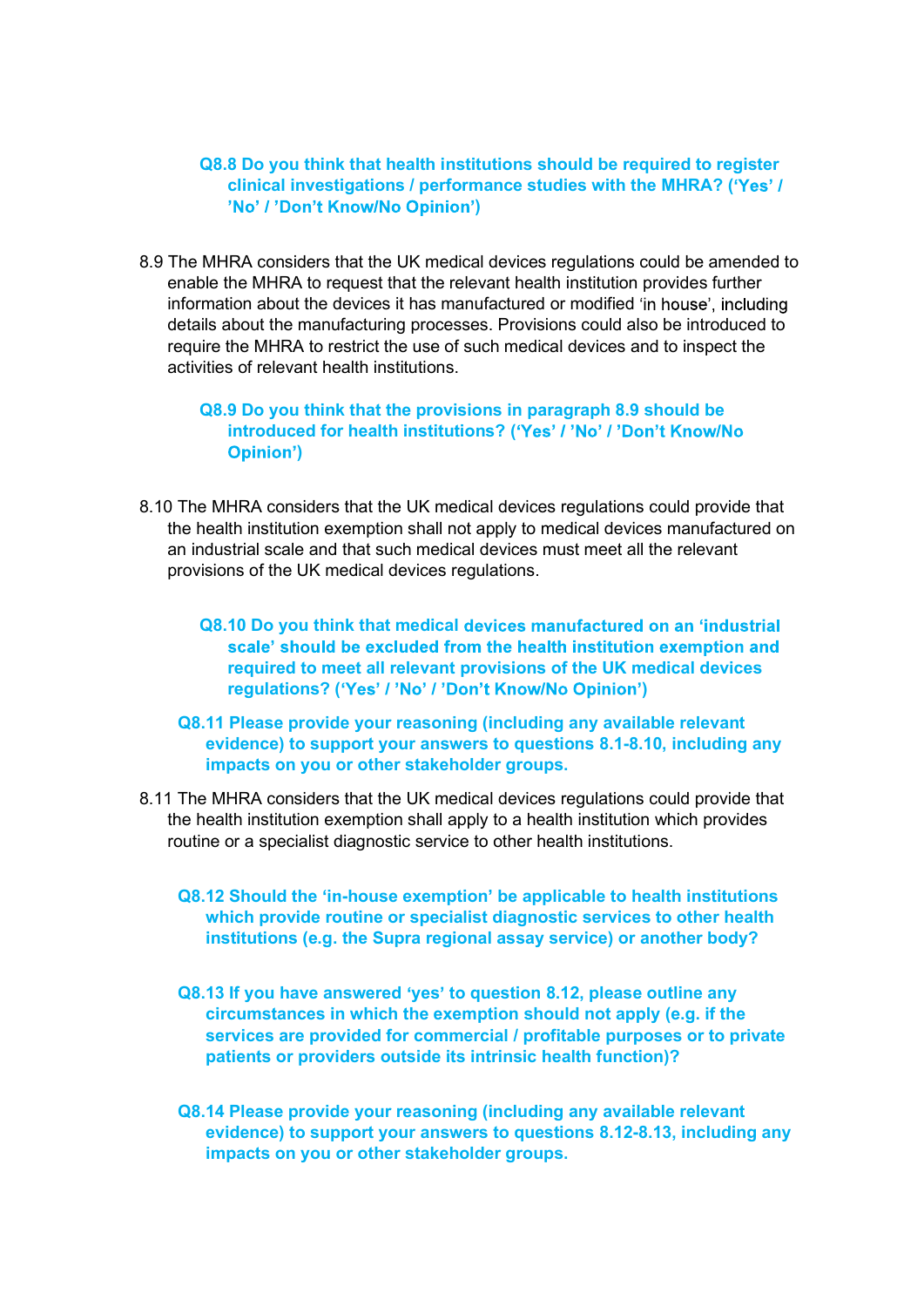### **Background**

- 9.1 The Medical Devices Regulations 2002 (SI 2002 No 618, as amended) (UK medical devices regulations) do not include requirements for distance sales of medical devices.
- 9.2 By distance sales we are referring to medical devices that are sold at a distance via electronic means - e.g. via websites and app stores. This would apply, for example, to an individual buying a thermometer over the internet, or to a patient with diabetes purchasing an app which helps them to monitor their blood sugar levels.
- 9.3 The UK medical devices regulations could be amended to introduce requirements for persons providing distance sales services. The objective would be to safeguard the health and safety of patients and the public who may be using medical devices purchased / procured through these means.
- 9.4 Please note that there are additional questions related to distance sales in the IVD (Chapter 9) and software (Chapter 10) chapters of this consultation.

### Possible Changes and Questions

9.5 The MHRA considers that the UK medical devices regulations could be amended to clarify that a medical device, or any diagnostic or therapeutic service involving a medical device (whether in return for payment or free of charge), must comply with the UK medical devices regulations if it is sold or provided at a distance through electronic means. This would be the responsibility of the person selling or offering the medical device or diagnostic or therapeutic service. Where the person supplying the device or service is an economic operator (e.g. a manufacturer or importer), they would also need to follow the relevant obligations under the UK medical devices regulations (see Section 13). The aim would be to enhance public and patient safety by ensuring that products sold or offered through electronic means meet all relevant regulatory requirements.

### Q9.1 Do you think that we should introduce the requirements set out in paragraph 9.5 for medical devices or services sold or provided at a distance through electronic means? ('Yes' / 'No' / 'Don't Know/No )

9.6 The MHRA considers that the UK medical devices regulations could be amended to provide that, upon request from the MHRA, any individual, company or organisation offering a medical device by means of distance sales could be required to provide a copy of the Declaration of Conformity (a declaration that the device complies with the UK medical devices regulations) of the medical device concerned.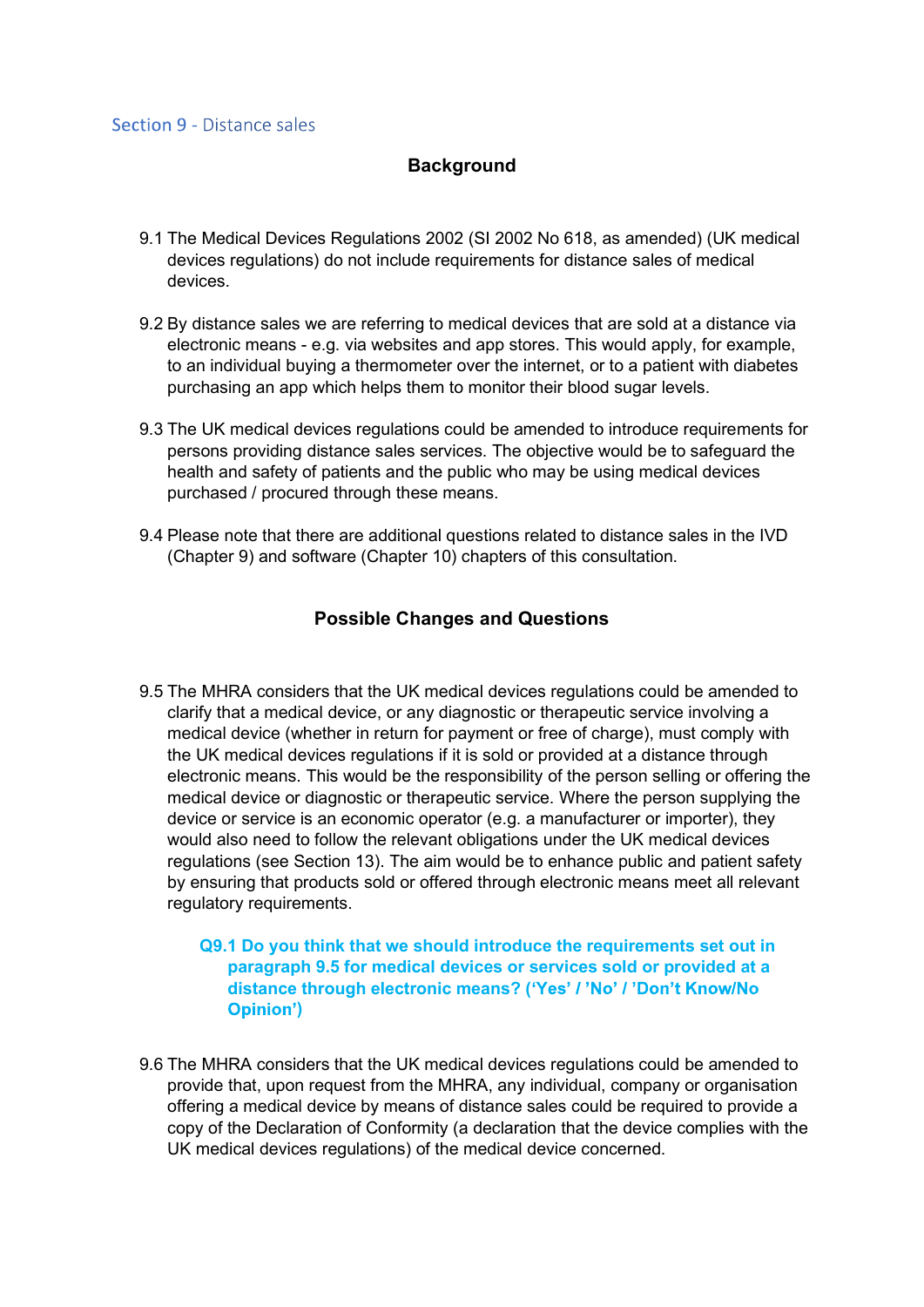# Q9.2 Do you think that we should introduce the requirement set out in<br>paragraph 9.6? ('Yes' / 'No' / 'Don't Know/No Opinion')<br>Q9.3 Please outline any other requirements that should be introduced for<br>medical devices that ar paragraph 9.6? ('Yes' / 'No' / 'Don't Know/No Opinion')

### Q9.3 Please outline any other requirements that should be introduced for medical devices that are subject to distance sales.

### Q9.4 Please provide your reasoning (including any available relevant evidence) to support your answers to questions 9.1-9.3, including any impacts on you or other stakeholder groups.

### Section 10 - Claims

### **Background**

- 10.1 The Medical Devices Regulations 2002 (SI 2002 No 618, as amended) (UK medical devices regulations) do not include provisions on claims made about medical devices.
- 10.2 The following are examples of claims which can be made on medical device labels, packaging or sales materials (including on webpages and apps) in reference to a medical device:
	- "reduces symptoms of migraine in 95% of patients"  $\bullet$
	- "accurately predicts a person's risk of getting heart disease"
- 10.3 The UK medical devices regulations could be amended to include requirements for claims made about medical devices to ensure that any such claims accurately reflect the safety, performance and intended purpose of the medical device. The objective would be to prevent misleading or unsubstantiated claims being made (whether made directly or implicitly) in order to safeguard the health and safety of patients and the public.

### Possible Changes and Questions

10.4 The MHRA considers that the UK medical devices regulations could be amended to prohibit, insofar as they are not adequately prohibited in other legislation, the use of text, names, trademarks, disclaimers, pictures, images, videos and figurative or other signs that may mislead the user or the patient with regard to its intended purpose and the safety and performance of the medical device. The Regulations could provide that a person who makes a misleading claim on the device labelling, instructions for use, packaging or sales material / advertising (including online) would be responsible for this. Where this person is an economic operator, they would also need to follow the relevant obligations under the UK medical devices regulations (see Section 13).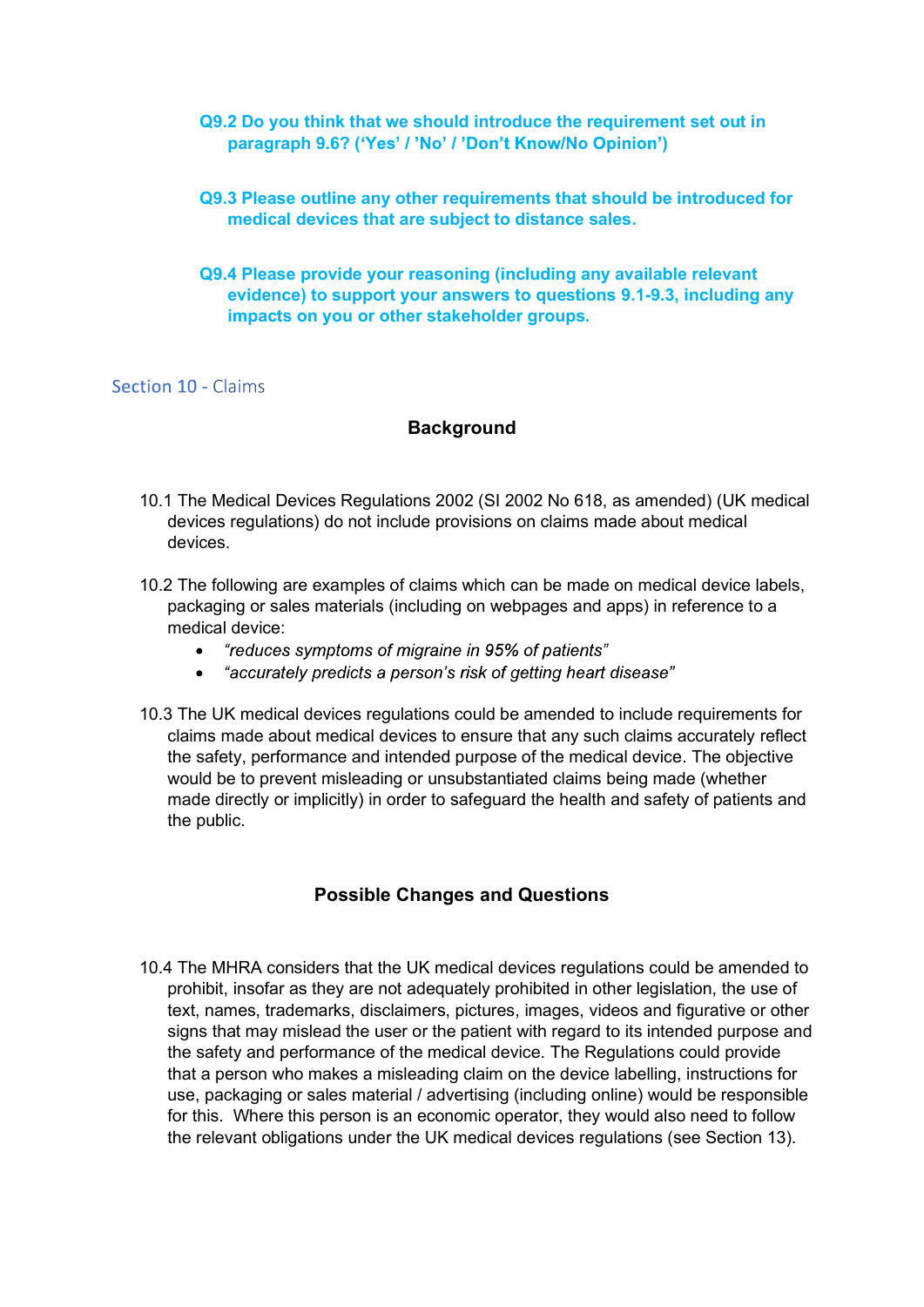# Q10.1 Do you think that we should introduce the provisions set out in<br>paragraph 10.4? ('Yes' / 'No' / 'Don't Know/No Opinion')<br>Q10.2 Please provide your reasoning (including any available relevant<br>evidence) to support your paragraph 10.4? ('Yes' / 'No' / 'Don't Know/No Opinion')

### Q10.2 Please provide your reasoning (including any available relevant evidence) to support your answer to question 10.1, including any impacts on you or other stakeholder groups.

**Section 11 - Quality Management Systems** 

### **Background**

- 11.1 A Quality Management System (QMS) is a system intended to ensure that the manufacturer has the appropriate infrastructure and procedures in place to consistently manufacture medical devices which meet the requirements of the Medical Devices Regulations 2002 (as amended) (UK medical devices regulations).
- 11.2 Currently, under the UK medical devices regulations, the manufacturer has an obligation to have a Quality Management System (QMS) in place. The UK medical devices regulations could be amended to include more detail of what should be included within a manufacturer's QMS to ensure uniformity of all manufacturer Quality Management Systems.

### Possible Changes and Questions

- 11.3 The MHRA considers that the UK medical devices regulations could be amended to clarify that all manufacturers should have a Quality Management System in place which addresses at least the following aspects:
	- a. a strategy for regulatory compliance, including compliance with conformity assessment procedures and procedures for management of modifications to the medical devices covered by the system
	- b. identification of applicable essential requirements and exploration of options to address those requirements
	- c. responsibility of the management
	- d. resource management, including selection and control of suppliers and subcontractors
	- e. risk management
	- f. clinical evaluation, including post-market clinical follow-up (PMCF)
	- g. product realisation, including planning, design, development, production and service provision
	- h. verification of the UDI assignments
	- i. setting-up, implementation and maintenance of a post-market surveillance system
	- j. handling communication with competent authorities, Approved Bodies, other economic operators, customers and/or other stakeholders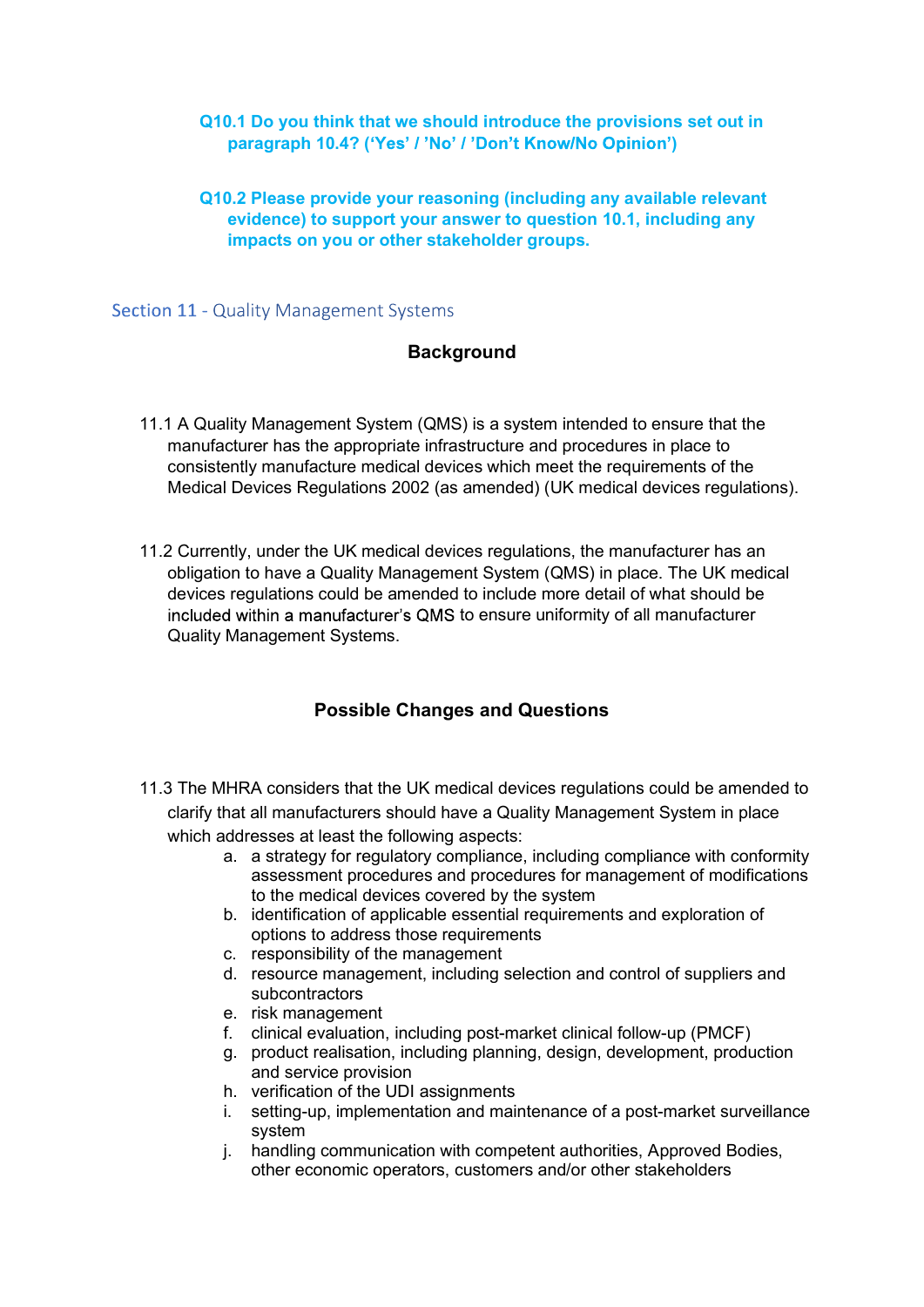- actions in the context of vigilance
- k. processes for reporting of serious incidents and field safety corrective<br>actions in the context of vigilance<br>l. management of corrective and preventive actions and verification of their<br>effectiveness<br>m. processes for mo l. management of corrective and preventive actions and verification of their effectiveness
- m. processes for monitoring and measurement of output, data analysis and product improvement
- n. requirements for management review
- o. requirements for internal audit.
- Q11.1 Do you think that we should introduce the detailed requirements for Quality Management Systems outlined in paragraph 11.3? ('Yes' / 'No' / )
- Q11.2 Please outline any other requirements which should be included in the manufacturer's Quality Management System.
- Q11.3 Do you think that all manufacturers, including Class I and general IVD manufacturers, should be required to apply an appropriate Quality Management System? ('Yes' / 'No' / 'Don't Know/No Opinion / 'Some' please specify which aspects )
- Q11.4 Please provide your reasoning (including any available relevant evidence) to support your answers to questions 11.1-11.3, including any impacts on you or other stakeholder groups.

Section 12 - UK Responsible Persons

### **Background**

- 12.1 The Medical Devices Regulations 2002 (SI 2002 No 618, as amended) (UK medical devices regulations) introduce the concept of a UK Responsible Person (UKRP). To place a medical device on the UK market, manufacturers based outside the UK are required to appoint a single UKRP that is established in the UK (with some exceptions in relation to Northern Ireland). This ensures that there is a UK point of contact in place for medical devices on the UK market.
- 12.2 The UKRP acts on behalf of the non-UK manufacturer to carry out specified tasks in relation to the manufacturer's obligations (see those listed in guidance here). This includes registering the manufacturer's medical devices with the MHRA before the medical devices can be placed on the market (in line with grace periods set out in the UK medical devices regulations and summarised in the above guidance) and forwarding complaints about a medical device from the public or a healthcare professional to the manufacturer.
- 12.3 The UK medical devices regulations could be amended to place additional requirements on the UKRP to ensure that they can fulfil their existing obligations more effectively. The aim would be to enhance and safeguard public and patient safety. You can see more about transitional arrangements in Chapter 15 of this document.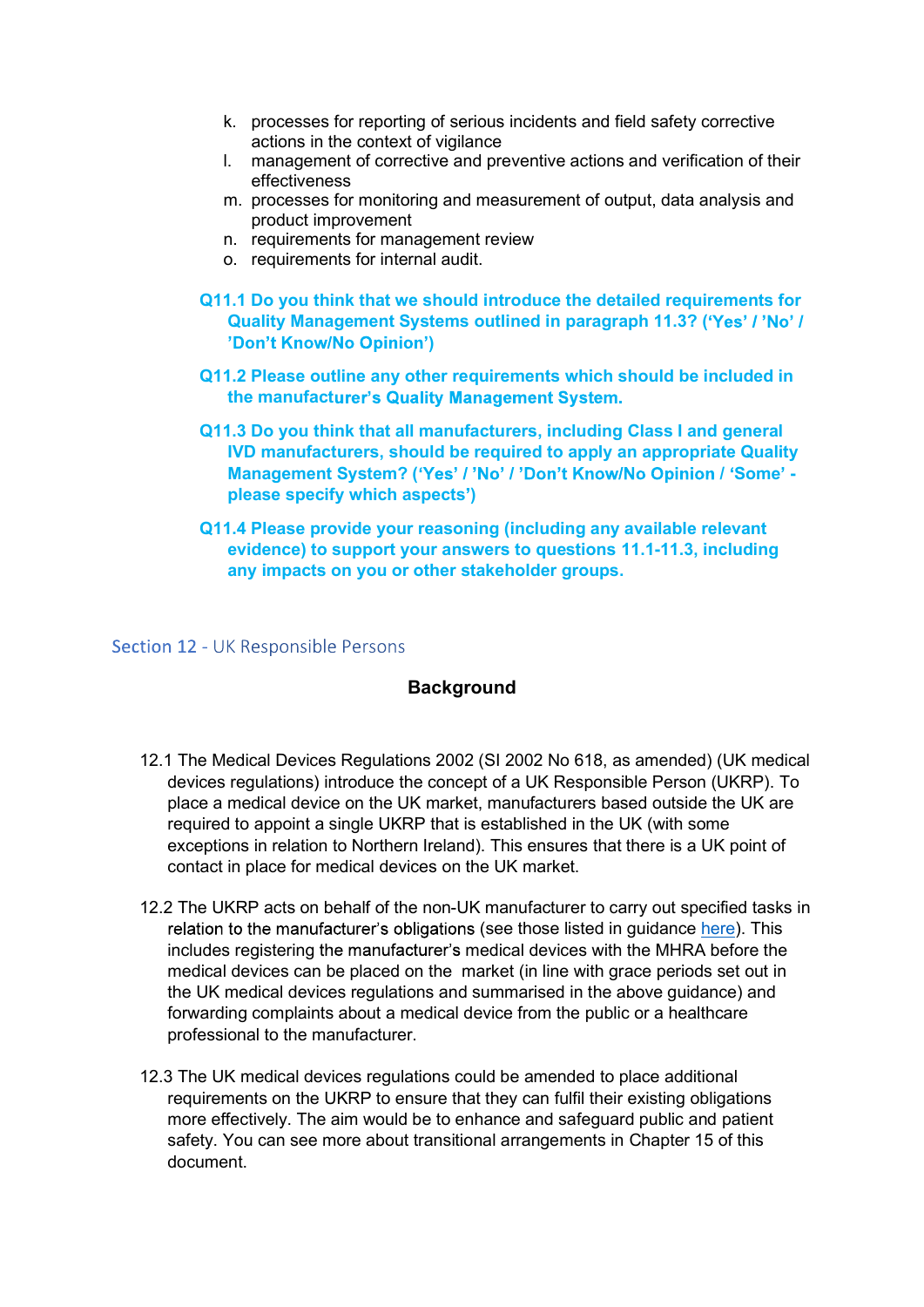### Possible Changes and Questions

12.4 Currently, under the UK medical devices regulations, UKRPs must input an address to the registration system "at which service of any document relating in any way to the person's placing of the relevant medical device on the market will be effective". The MHRA is aware that, in some cases, persons located outside the UK have been able to act as UKRPs by uploading a "forwarding address" to the registration system. The MHRA advises in quidance that the UKRP should be "physically located" in the UK. However, we consider that amending our regulations to place an explicit legal obligation on the UKRP to provide a UK address at which they are physically located would reduce the instances of UKRPs that are physically located outside the UK attempting to register with the MHRA.

### Q12.1 Do you think the UK Responsible Person should be explicitly required in the UK medical devices regulations to have an address in the UK at which they are "physically located"? ('Yes' / 'No' / 'Don't )

12.5 The UK medical devices regulations currently provide that a UK Responsible Person may be proceeded against as a person supplying or placing a device on the UK market. The MHRA considers that the Regulations could be amended to provide that the UKRP is legally liable (responsible or answerable in law) for defective medical devices on the same basis as the manufacturer. This would enhance public and patient safety by ensuring that there is a UK point of contact with liability for defective medical devices in cases where the manufacturer is based outside the UK.

### Q12.2 Do you think the UK Responsible Person should be legally liable for defective medical devices on the same basis as the manufacturer as outlined in paragraph 12.5? ('Yes' / 'No' / 'Don't Know/No Opinion')

- 12.6 The UK medical devices regulations currently set out that the UK Responsible Person must provide the MHRA with written evidence that they have the manufacturer's authority to place a medical device on the market. The MHRA considers that the UK medical devices regulations could set out what is to be included as part of this written evidence. For example, it could require that it is in the form of a legal contract which should include:
	- a. a statement that the UKRP is exclusively acting for the manufacturer, and
	- b. the mandatory tasks that the UKRP is required to undertake on behalf of the manufacturer (the tasks of the UKRP currently set out in the UK medical devices regulations and in our guidance).
- 12.7 The MHRA also considers that the UK medical devices regulations could require the manufacturer to draw up a 'changeover agreement' in the event that they are changing their UKRP. This could be an agreement between the manufacturer, the incoming UKRP and the outgoing UKRP. The UK medical devices regulations could require the agreement to cover at least the following: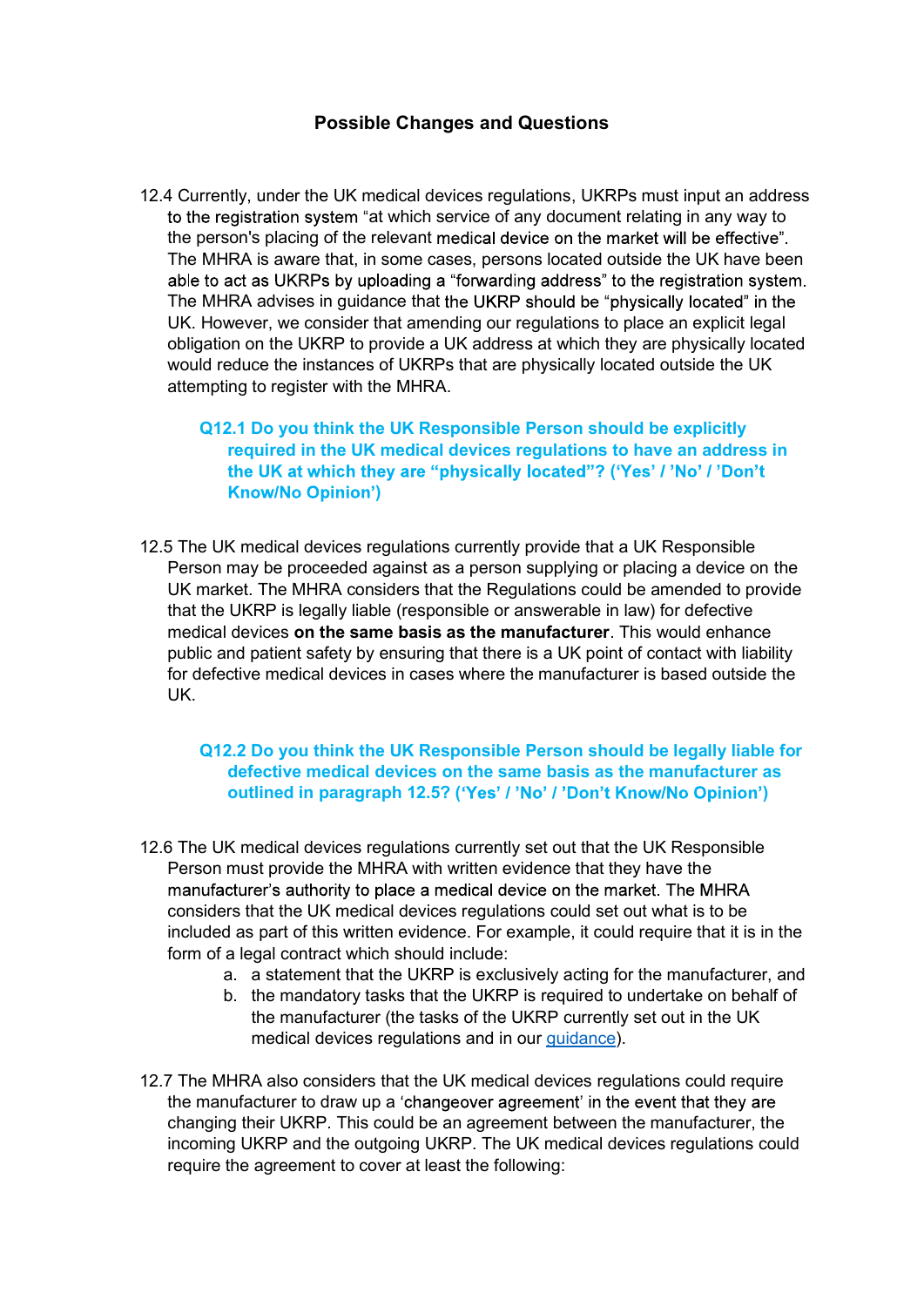- a. the date of termination of the legal contract of the outgoing UK<br>Responsible Person and the commencement date of the legal contract of<br>the incoming UK Responsible Person<br>b. the date until which the outgoing UK Responsib Responsible Person and the commencement date of the legal contract of the incoming UK Responsible Person
- b. the date until which the outgoing UK Responsible Person may be indicated in the information supplied by the manufacturer, including any promotional material
- c. the transfer of documents, setting out the obligation of the outgoing UK Responsible Person, once their mandate has expired, to forward to the manufacturer or incoming UK Responsible Person any complaints or reports from healthcare professionals, patients or users about suspected incidents related to a device.
- Q12.3 Do you think the UK medical devices regulations should include a requirement for manufacturers and UK Responsible Persons to draw up a legal contract as outlined in paragraph 12.6? ('Yes' / 'No' / 'Don't )
- Q12.4 Do you think that the UK medical devices regulations should include the requirement for manufacturers to draw up a changeover agreement when changing their UK Responsible Person as set out in paragraph 12.7? ('Yes' / 'No' / 'Don't Know/No Opinion')
- 12.8 Currently, UK Responsible Persons are required to keep available for inspection by the MHRA: a copy of the manufacturer's technical documentation, Declaration of Conformity, and if applicable a copy of the relevant certificate including any amendments or supplements for 15 years (for implantable medical devices) or 5 years (for other device classes).
- 12.9 The MHRA considers that the UK medical devices regulations could be amended to require the UKRP to keep, in relation to implantable and non-implantable devices, copies of these documents for an alternative time period (as set out in questions 12.5 and 12.6 below). The UK medical devices regulations could also require the UKRP to keep this documentation for the same time period in circumstances where the manufacturer has ceased activity - for example due to liquidation. This would aid the MHRA's investigations of a medical device in cases where the manufacturer is no longer in operation.
	- Q12.5 What time-period should be specified for the retention of technical documentation relating to implantable devices by the UK Responsible Person?
		- a. 11-15 years after the last product has been manufactured
		- b. 16-20 years after the last product has been manufactured
		- c. for the expected lifetime of the device, after the last product has been manufactured
		- d. Other (please specify)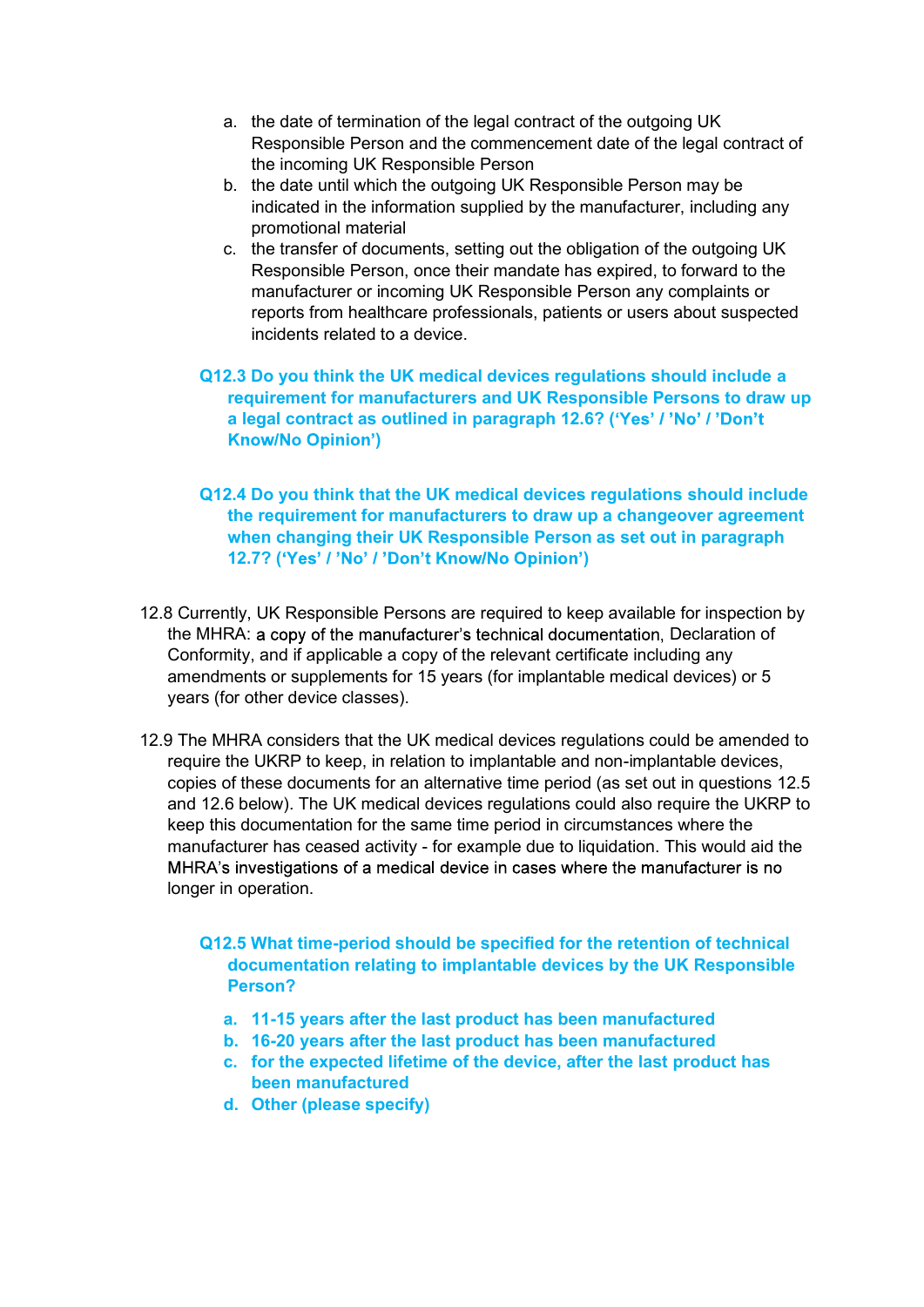- Q12.6 What time-period should be specified for the retention of technical<br>documentation relating to non-implantable devices by the UK<br>Responsible Person?<br>a. 1-5 years after the last product has been manufactured documentation relating to non-implantable devices by the UK Responsible Person?
	- a. 1-5 years after the last product has been manufactured
	- b. 10 years after the last product has been manufactured
	- c. 11-15 years after the last product has been manufactured

d. for the expected lifetime of the device, after the last product has been manufactured

e. Other (please specify)

- Q12.7 Do you think the UK medical devices regulations should introduce an obligation on UK Responsible Persons to retain documentation in cases where the manufacturer has ceased activity? ('Yes' / 'No' / 'Don't )
- 12.10 The MHRA considers that the UK medical devices regulations could be amended to require UKRPs to have permanently and continuously at their disposal, (available for contact at all times), at least one Qualified Person (see Section 14). This would be a person with a minimum level of qualifications or regulatory experience, who would be responsible for providing regulatory advice to the UKRP so that the UKRP is better equipped to meet the regulatory requirements of the UK medical devices regulations (see Section 14 for further information). The objective would be to ensure that the UKRP has access to appropriate expertise to assist them in fulfilling their obligations.

Q12.8 Do you think UK Responsible Persons should be required to have at least one Qualified Person that is permanently and continuously at their disposal as set out in paragraph 12.10? ('Yes' / 'No' / 'Don't Know/No )

Q12.9 Please provide your reasoning (including any available relevant evidence) to support your answers to questions 12.1-12.8, including any impacts on you or other stakeholder groups.

### Section 13 - Obligations of importers and distributors

### **Background**

13.1 The UK medical devices regulations provide that where an importer places a device on the Great Britain market, their registered place of business in Great Britain must have been provided to the MHRA by the relevant manufacturer or UK Responsible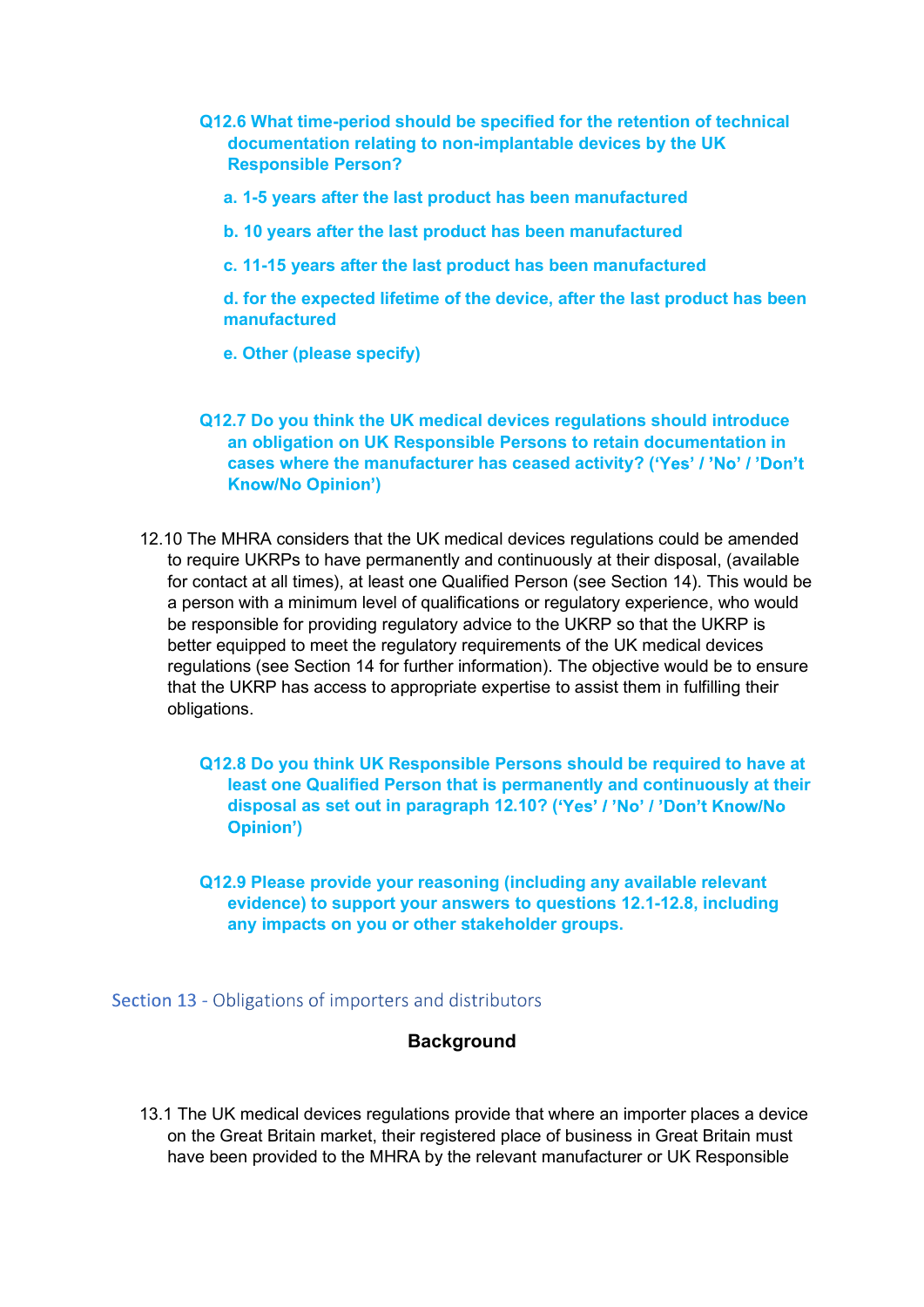Person (UKRP). The UK medical devices regulations do not currently set out any further requirements for importers.

- 13.2 The UK medical devices regulations do not currently define the term 'distributor' and do not place any specific obligations on distributors of medical devices.
- 13.3 The MHRA considers that the UK medical devices regulations could set out requirements for medical device importers and distributors to improve device traceability and ensure the safe supply of medical devices to the UK market.

### Possible Changes and Questions

- 13.4 The MHRA considers that the UK medical device regulations could be amended to introduce a number of obligations on importers and distributors including requirements to:
	- a. keep documentation records for the medical device for a specified time period
	- b. ensure safe storage and transport of medical devices
	- c. ensure medical devices are appropriately labelled and have been assigned a UDI in accordance with Chapter 4, Section 19
	- d. inform the MHRA / manufacturer / UKRP (as applicable) of a medical device which does not meet the requirements of the UK medical devices regulations and remove that medical device from the market or refrain from placing that medical device on the market or distributing or supplying the medical device
	- e. inform the manufacturer of complaints about their medical device(s) e.g. from the public/private or healthcare professionals, NHS etc
	- f. cooperate with the MHRA during MHRA investigations of potentially unsafe medical devices
	- g. ensure that the end user does not receive a medical device which has passed its expiry date
	- h. inform the manufacturer or the manufacturer's UK Responsible Person that they intend to import the device (importers only)
	- i. provide information about themselves to the MHRA (please see Chapter 4, Section 21 on registration)
	- j. have an appropriate Quality Management System in place
	- k. provide their details on the medical device packaging or a document accompanying the medical device e.g. an invoice for the medical device or its instructions for use (importers only).

### Q13.1 Do you think that importers and distributors should be required to meet the requirements outlined in paragraph 13.4? ('Yes' / 'No' / 'Don't Know/No Opinion'/ 'Partial' - please specify which options)

### Q13.2 Please outline any other requirements which should be introduced for importers and distributors.

13.5 The MHRA considers that fulfilment service providers could be regarded as importers under the UK medical devices regulations. Fulfilment service providers are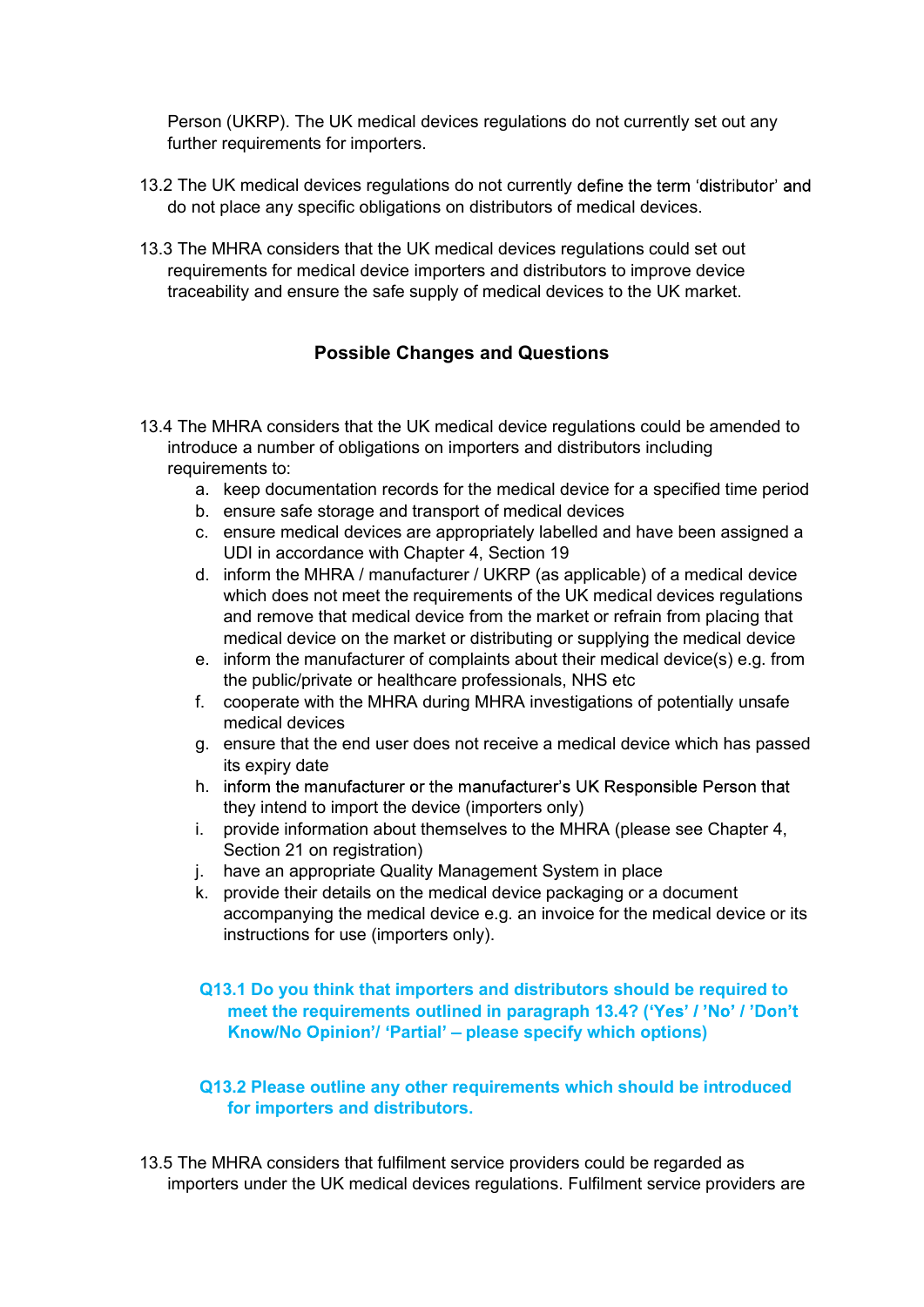companies / organisations carrying out the warehousing, packaging, addressing and<br>dispatching of medical devices, excluding postal services. For example, medical<br>devices sold online may be warehoused by a fulfilment servic dispatching of medical devices, excluding postal services. For example, medical devices sold online may be warehoused by a fulfilment service provider who will then address and dispatch the medical device when it is purchased.

### Q13.3 Do you think that fulfilment service providers should be regarded as importers under the UK medical devices regulations? ('Yes' / 'No' / )

- 13.6 The MHRA considers that the UK medical devices regulations could be amended to require economic operators (including manufacturers, importers and distributors) to inform the MHRA if they are aware of any issues that will interrupt supply / cause a shortage of medical devices on the UK market. This could include, for example, shortages of critical components, operational issues at factories or supplier plants arising from floods or earthquakes, or quality issues requiring recall or rework.
	- Q13.4 Do you think that economic operators should be required to inform the MHRA if they are aware of any issues that will interrupt supply / cause a shortage of medical devices on the UK market, as set out in paragraph 13.6? ('Yes' / 'No' / 'Don't Know/No Opinion')
	- Q13.5 Please provide your reasoning (including any available relevant evidence) to support your answers to questions 13.1-13.4, including any impacts on you or other stakeholder groups.

Section 14 - Qualified Persons

### Background

- 14.1 The Medical Devices Regulations 2002 (SI 2002 No 618, as amended) (UK medical devices regulations) do not include any requirements for manufacturers to appoint a Qualified Person. The Qualified Person would sit within the manufacturer's organisation and would be required to have a minimum level of relevant qualifications or experience. They would be responsible for supporting the manufacturer's regulatory compliance with requirements of the UK medical devices regulations, including requirements around the Quality Management System and the post-market surveillance system (monitoring the medical device once it's on the market - see Chapter 8)
- 14.2 The MHRA has historically provided advice to manufacturers that have limited understanding of their regulatory requirements under the UK medical devices regulations. The MHRA considers that introducing a requirement for manufacturers to have access to a Qualified Person would provide additional support to manufacturers over and above that provided by the MHRA.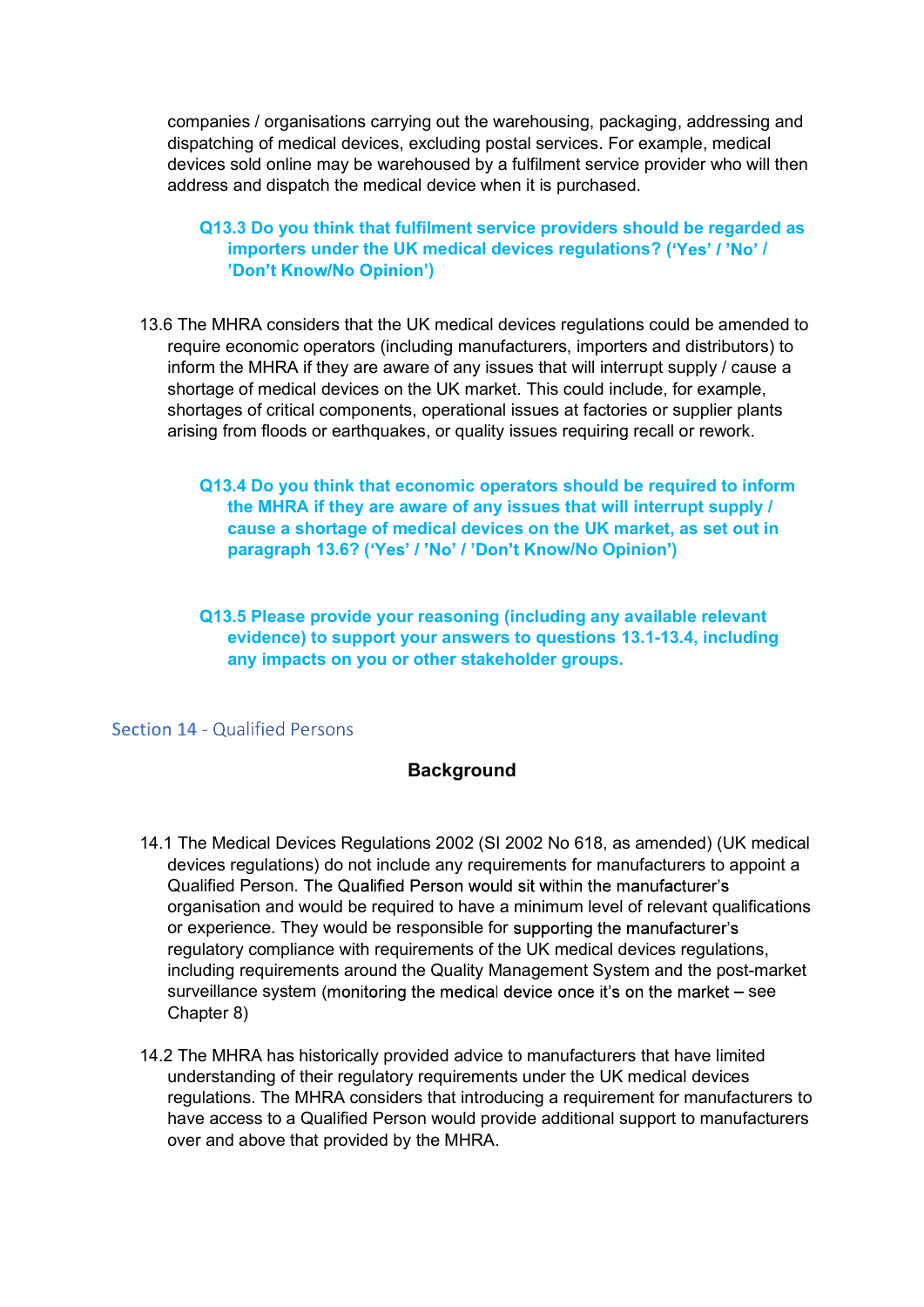### Possible Changes and Questions

14.3 The MHRA considers that the UK medical devices regulations could be amended to require that manufacturers have available within their organisation at least one Qualified Person with qualifications or regulatory experience that exceeds minimum standards that would be set out in the UK medical devices regulations in the field of medical devices / in vitro diagnostic medical devices. This could include, for example, a formal qualification in law, medicine, pharmacy, engineering or another relevant scientific discipline, or sufficient professional experience in regulatory affairs or in Quality Management Systems relating to medical devices.

Q14.1 Do you think manufacturers should be required to have at least one Qualified Person available within their organisation as set out in paragraph 14.3? ('Yes' / 'No' / 'Don't Know/No Opinion')

### Q14.2 What qualifications and / or experience should the Qualified Person have in order to be eligible for this role?

14.4 The MHRA considers that small and medium enterprises (SMEs) could be excluded from this requirement and instead be required to have a Qualified Person "permanently and continuously at their disposal" (available for contact at all times).

Q14.3 Do you think that small and medium enterprises (SMEs) should be excluded from this requirement and instead be required to have a Qualified Person permanently and continuously at their disposal? ( )

Q14.4 Please provide your reasoning (including any available relevant evidence) to support your answers to questions 14.1-14.3, including any impacts on you or other stakeholder groups.

Section 15 - Cases in which obligations of manufacturers apply to other economic operators

### **Background**

- 15.1 The Medical Devices Regulations 2002 (SI 2002 No 618, as amended) (UK medical devices regulations) do not clearly set out cases in which the obligations of manufacturers should or should not apply to importers, distributors or other economic operators.
- 15.2 For example, the following scenarios are not explicitly covered in the UK medical devices regulations: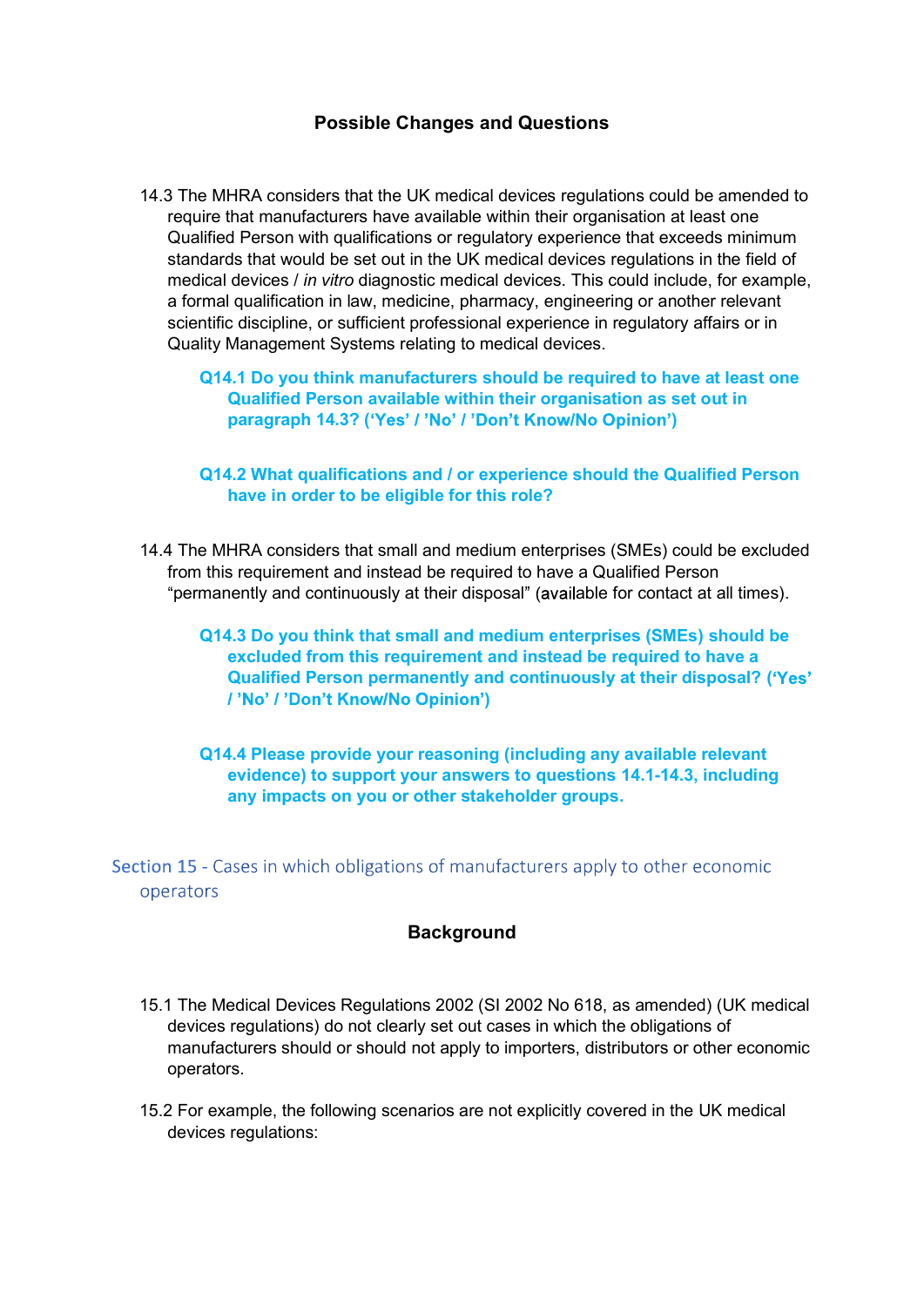- Whether an importer of a medical device who modifies that device so that it performs differently to what was intended by the original device manufacturer, should be considered the new manufacturer of that device.
- Whether an importer who modifies the packaging of a medical device (for example to make it fit on a shelf more easily) without affecting the medical device itself should be required to meet any obligations under the Regulations.
- 15.3 The UK medical devices regulations could be amended to set out more clearly, the circumstances in which economic operators other than the manufacturer, such as importers, are required to take on the obligations of a manufacturer, and to specify which requirements they should follow.
- 15.4 The objective of this would be to ensure that, where medical devices have been modified by a person who is not the manufacturer of that medical device, appropriate actions have been undertaken to safeguard the health and safety of patients and the public.

### Possible Changes and Questions

- 15.5 The MHRA considers that the UK medical devices regulations could be amended to further clarify the circumstances in which an economic operator, such as an importer, would be required to take on the responsibilities of the manufacturer. This could include, for example, circumstances in which the economic operator:
	- a. changes the intended purpose of a medical device;
	- b. modifies a medical device in such a way that compliance with the applicable requirements of the UK medical devices regulations may be affected.
	- Q15.1 Do you think that the circumstances in which an economic operator other than the device manufacturer would be required to assume the responsibilities of the manufacturer should be clarified, as set out in paragraph 15.5? ('Yes' / 'No' / 'Don't Know/No Opinion')
- 15.6 The MHRA considers that the UK medical devices regulations could be amended to clarify the circumstances in which an economic operator would not be required to take on the responsibilities of a manufacturer. This could include, for example, cases where the economic operator:
	- a. translates the information accompanying a medical device into English
	- b. changes the medical device's outer packaging without affecting the condition of the medical device itself.

Q15.2 Do you think that the UK medical devices regulations should be amended to clarify the circumstances in which an economic operator would not be required to take on the responsibilities of a manufacturer, as set out in paragraph 15.6? ('Yes' / 'No' / 'Don't Know/No Opinion')